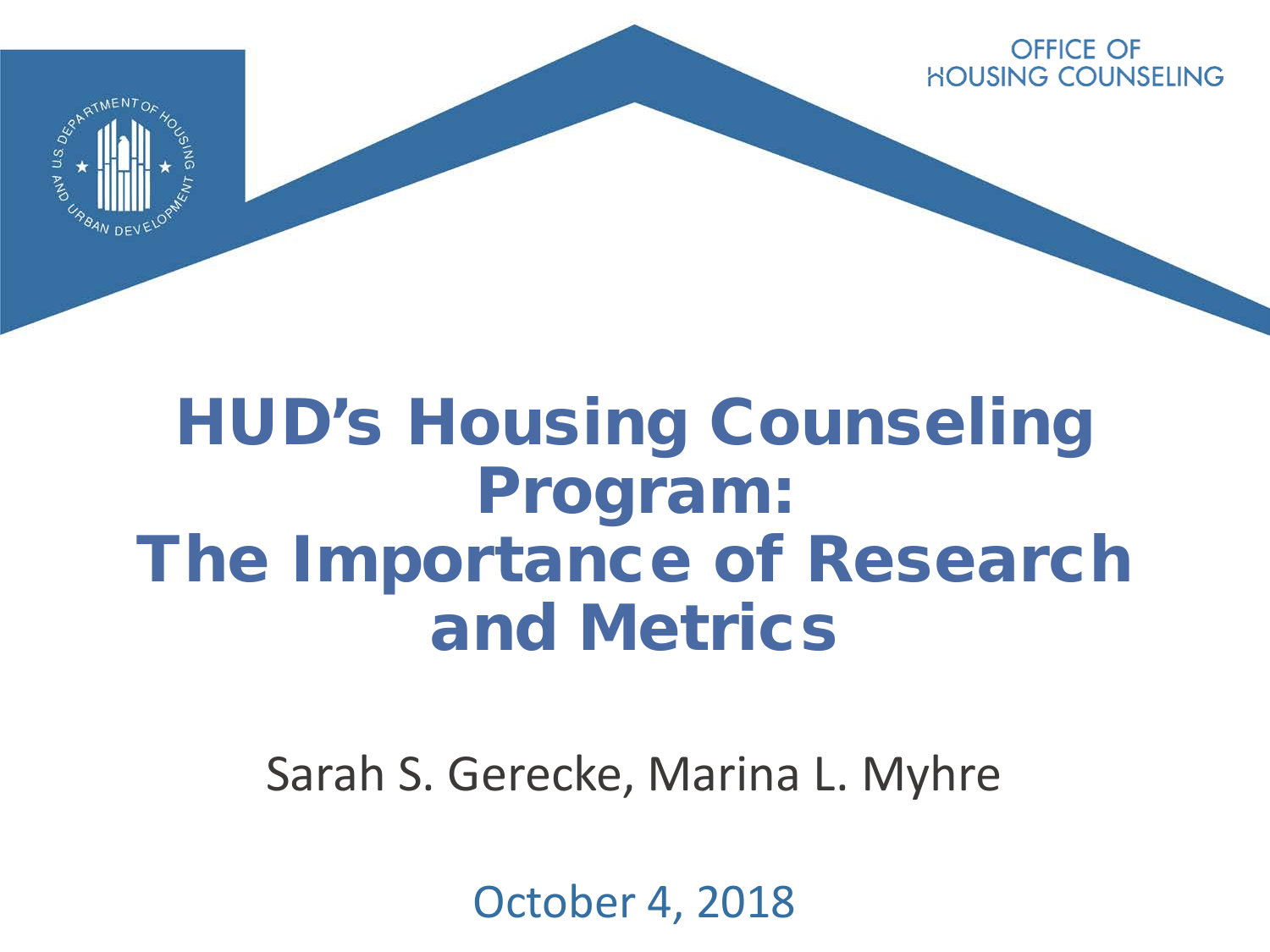- Housing Counseling Research
- Office of Housing Counseling Data Collection
- How Research and Data Inform Program Decisions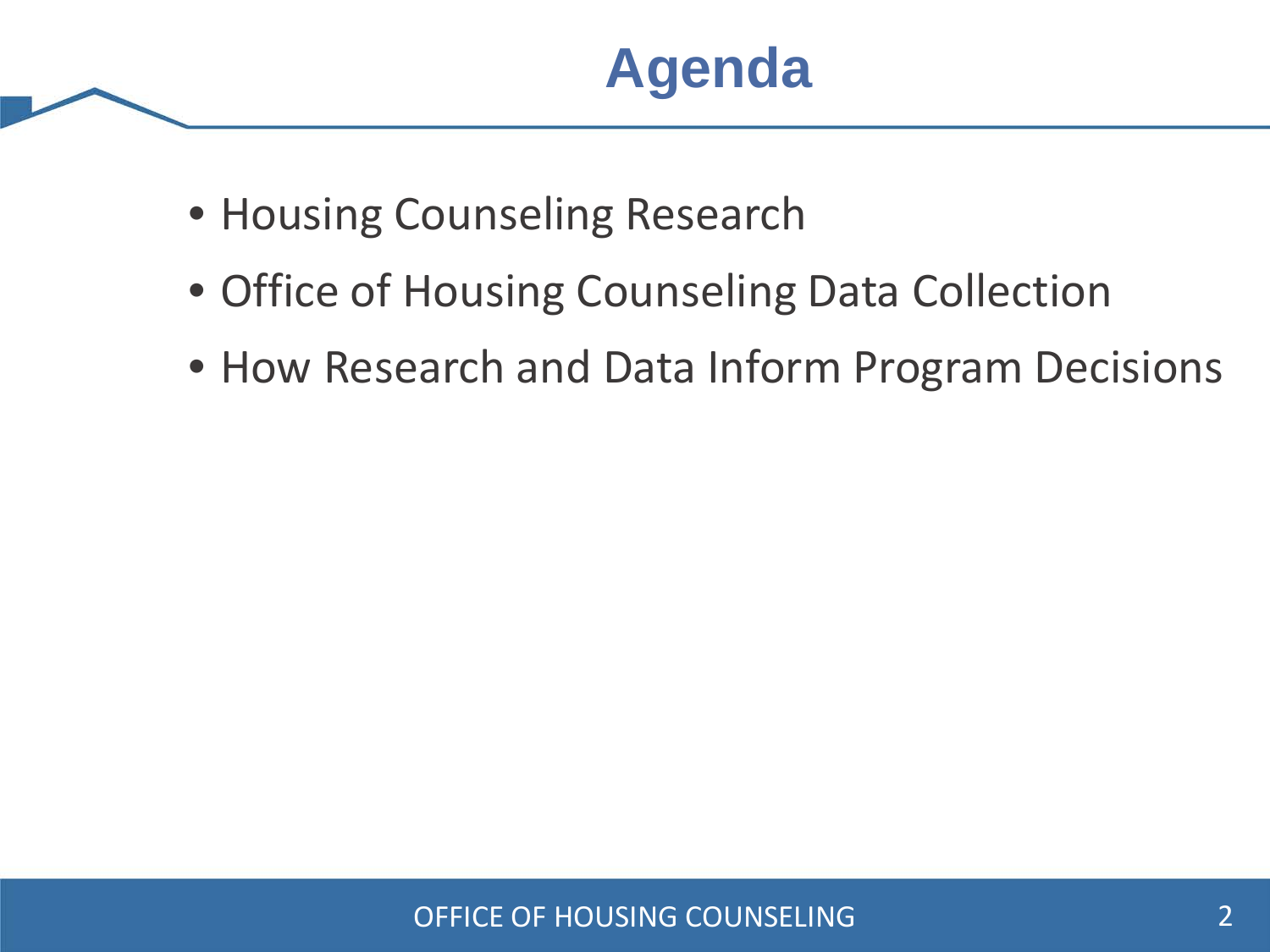**"The mission of the Office of Housing Counseling is to help families to obtain, sustain and retain their homes. We will accomplish this mission through a strong network of HUD-approved housing counseling agencies and counselors."**

- HUD reaches more than 1 million families through a network of approximately 1,800 housing counseling agencies
- HUD monitors compliance, conflicts of interest, and the quality of housing counseling provided by these agencies
- HUD provides grant funding for qualified agencies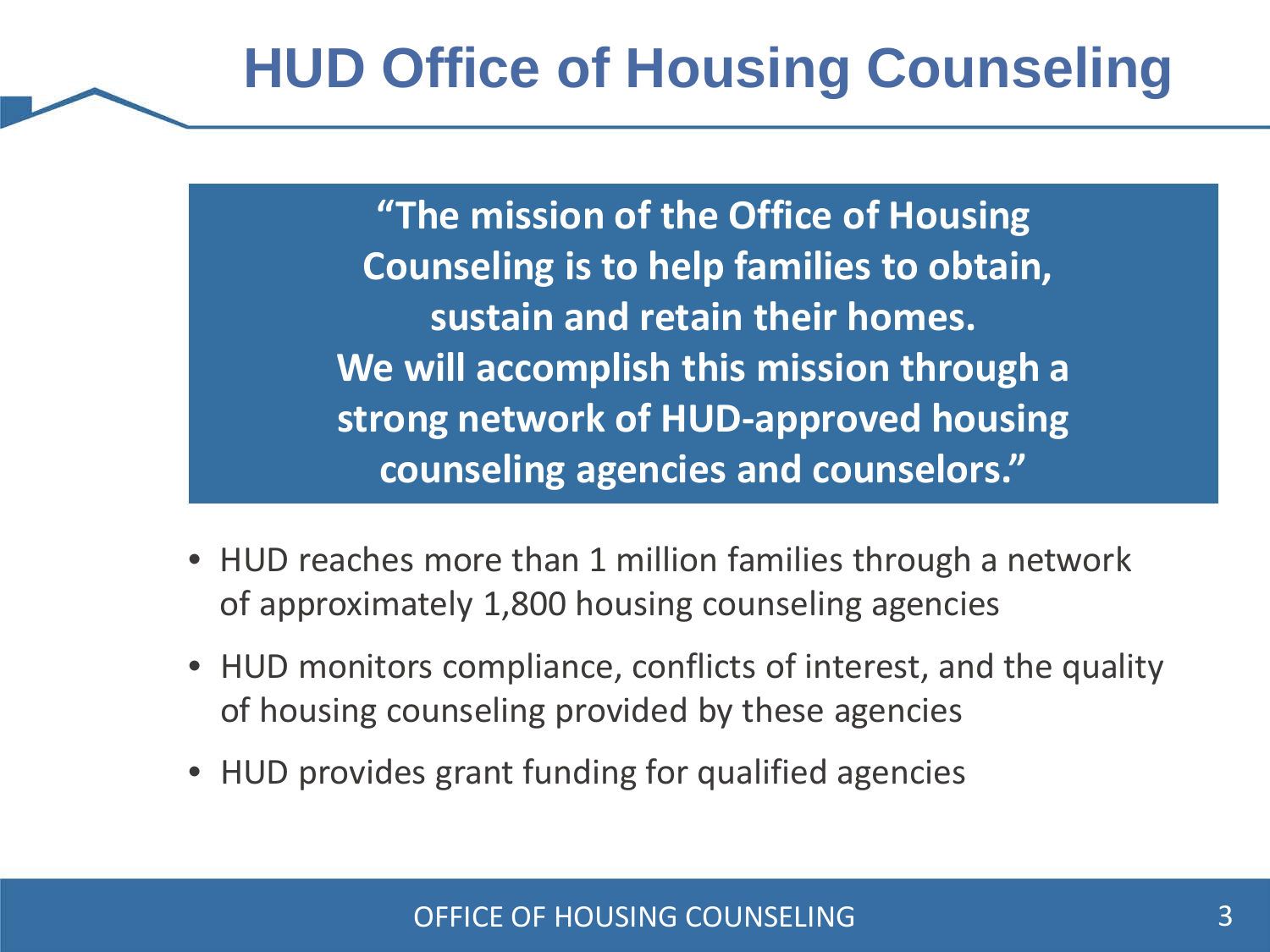# **Marina L. Myhre, Ph.D.**

**Social Science Analyst, Program Evaluation Division Office of Policy Development and Research, U. S. Department of Housing and Urban Development**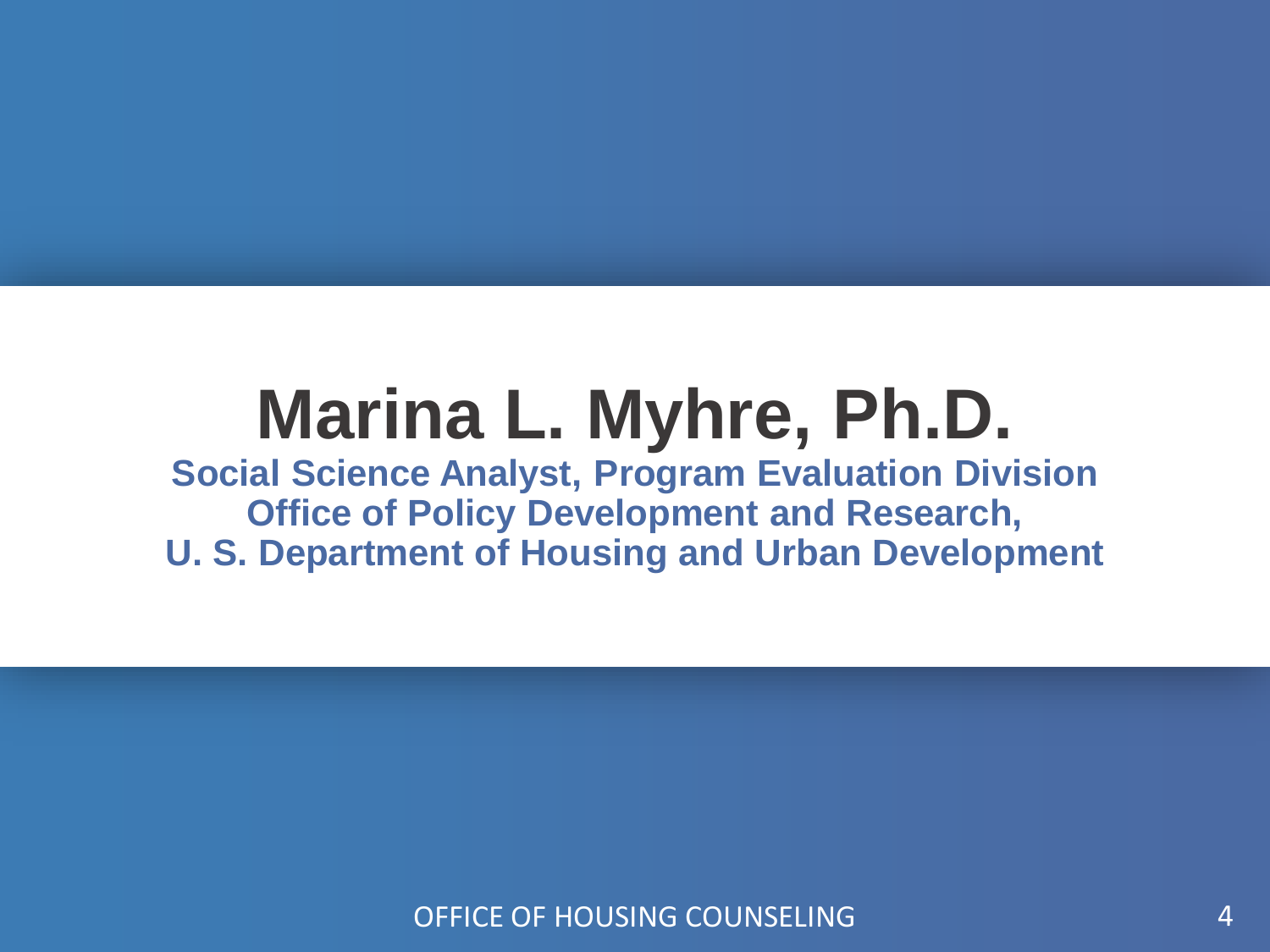## **What is the history of HUD housing counseling studies?**

#### I. HUD Pre-Purchase Housing Counseling Demonstration (1979)

- II. Recent series of HUD studies on housing counseling:
	- The State of the Housing Counseling Industry (2008)
	- Housing Counseling Outcome Evaluation: Foreclosure and Pre-Purchase Counseling Outcome Reports (2012)

III. The First-Time Homebuyer Education and Counseling Demonstration

- [The First-Time Homebuyer Education and Counseling Demonstration: Early](https://www.huduser.gov/portal/publications/first-homebuyer-early-insights.html) Insights Report (2016)
- [The First-Time Homebuyer Education and Counseling Demonstration: Baseline](https://www.huduser.gov/portal/publications/first-homebuyer-counseling.html)  Report (2017)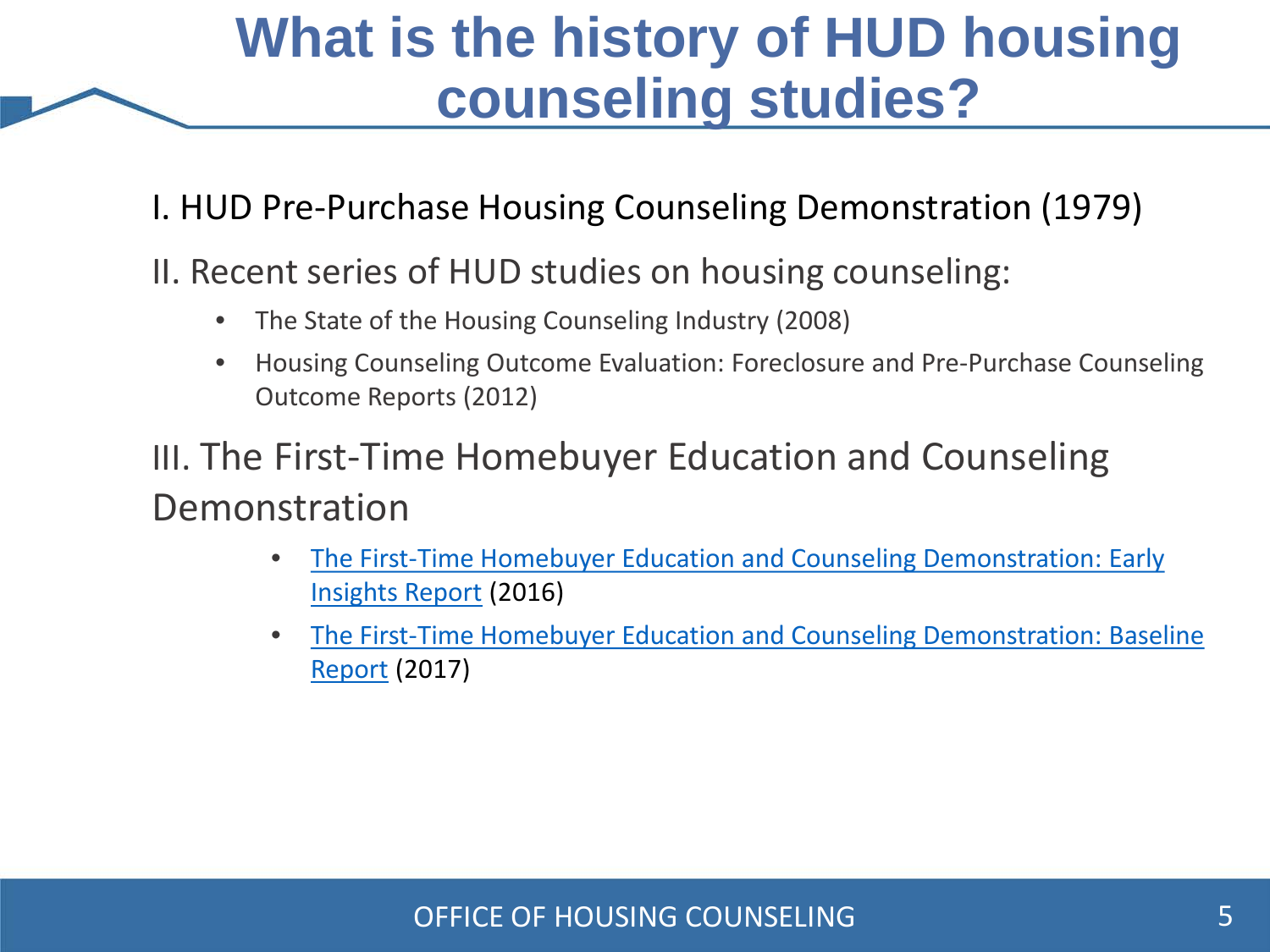## **What are other housing counseling studies and experiments finding?**

- HUD has reviewed around 50 studies of the program
- Most show positive correlation between housing counseling and better credit, reduced debt, greater savings, higher satisfaction with the mortgage process and fewer foreclosures
- A number of those studies have been experiments and have found positive effects on delinquencies on debt and lower odds of foreclosure, and reduction in mortgage default rates for FTHB with subprime credit or low-income FTHB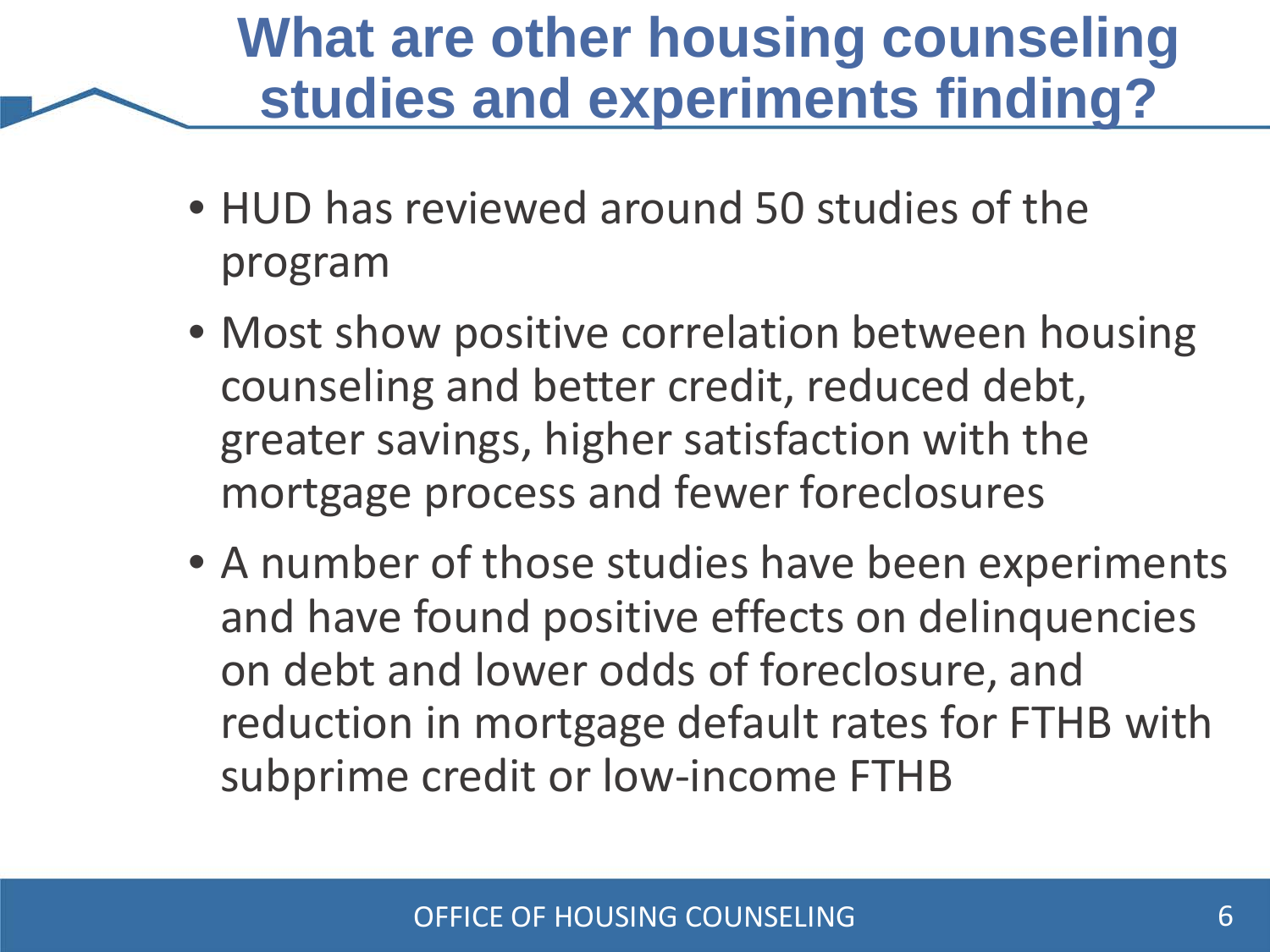#### **Objective:**

• To measure the impact of offering homebuyer education and counseling to a sample of<br>approximately 5,800 low-, moderate-, and middleincome prospective first-time homebuyers in 28 cities across the country.

#### **Research Questions:**

- To what extent does homebuyer education and counseling affect outcomes related to:
- Preparedness and Search
- Financial Capability and Management
- Sustainable Homeownership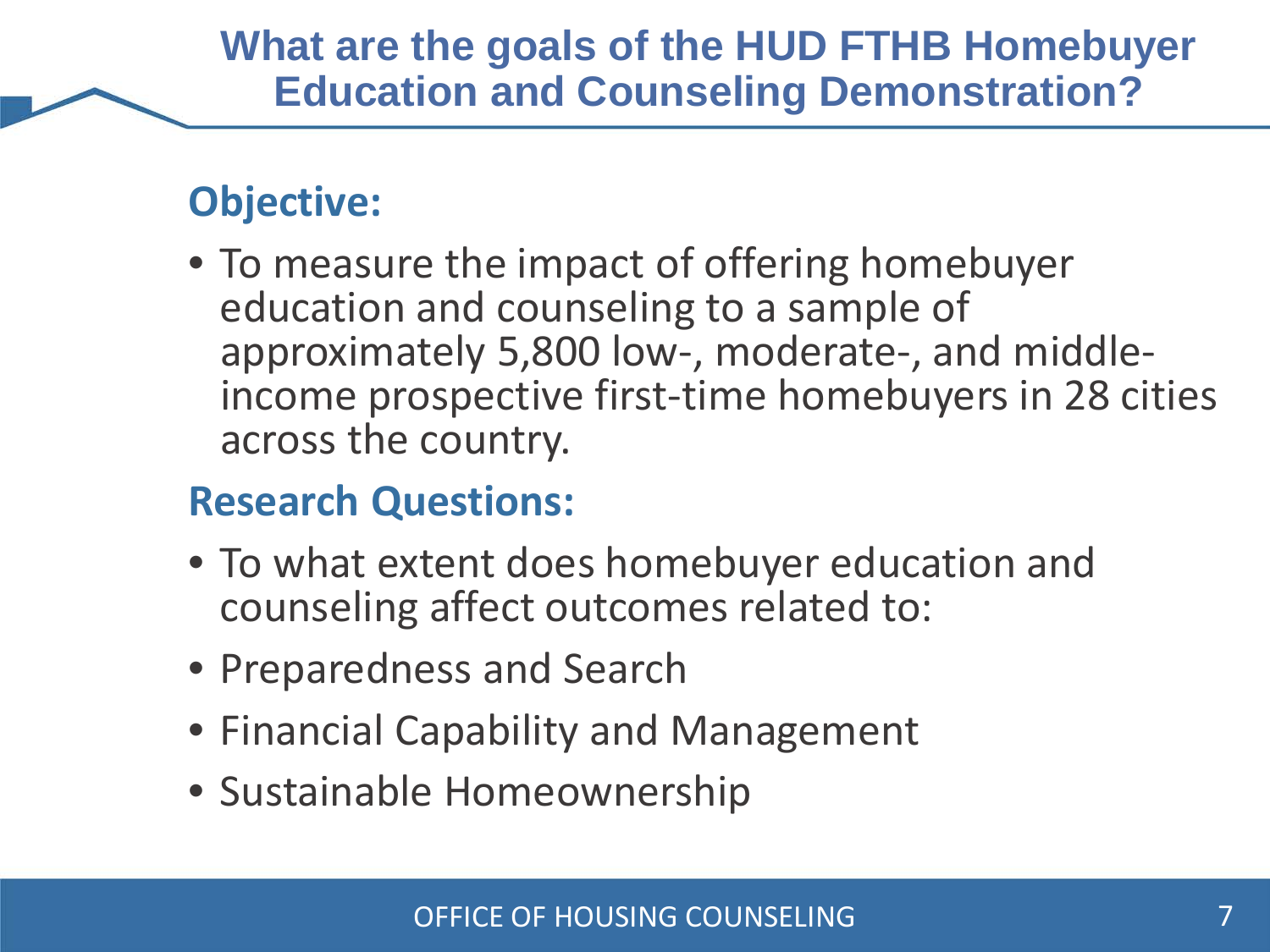#### **What is the HUD FTHB Homebuyer Education and Counseling Demonstration design?**

#### **Target Population**

- Low-, moderate- and middle-income (less than 120% of AMI)
- Prospective first-time homebuyer
- Lender referred customers who had applied for pre-qualification/pre- approval/loan
- Anyone participating in a downpayment assistance or other program that required homebuyer education or counseling was excluded

#### **Study Sample**

• 5,854 LMMI, FTHB participants in 28 U.S. metropolitan areas

#### **Study Design**

- Randomized-Controlled Trial (RCT)
- 3 treatment groups (remote, in-person, and "choice"), 1 control group
- 3 Surveys: Baseline, 12-/18-month, and 36/60-month follow-up surveys
- 3 Types of Administrative Data: Biannual credit report and loan-origination and servicing data, service tracking data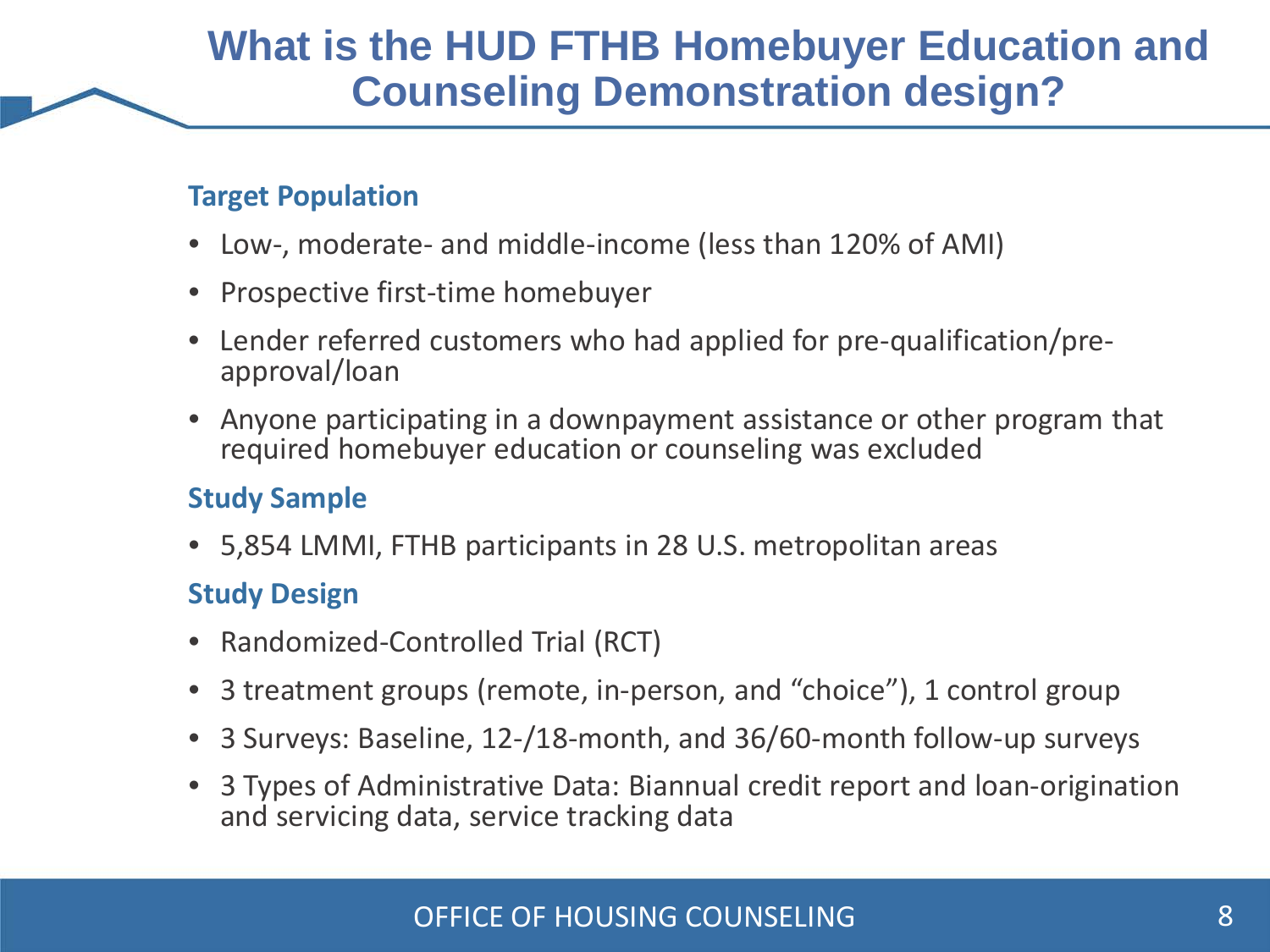## **What are the key takeaways of the Demonstration?**

- HUD successfully implemented a large-scale randomized experiment
- This study is groundbreaking in its scale, experimental design, elimination of any selection bias, and expected length that the families will be followed
- Early findings show improved mortgage literacy, greater appreciation for communication with lenders, and improved underwriting qualifications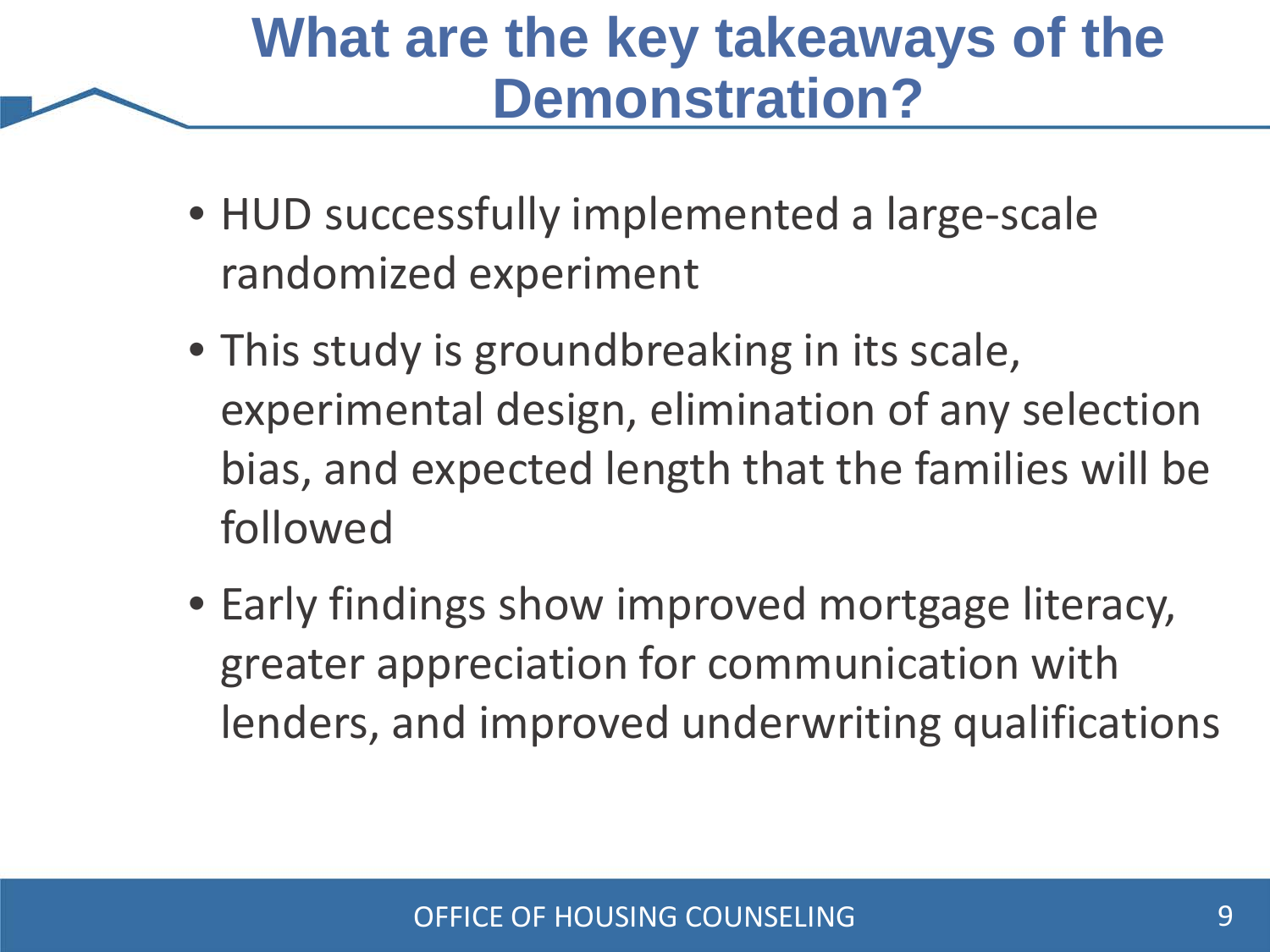# **Sarah Gerecke**

#### **Deputy Assistant Secretary, Office of Housing Counseling U.S. Department of Housing and Urban Development**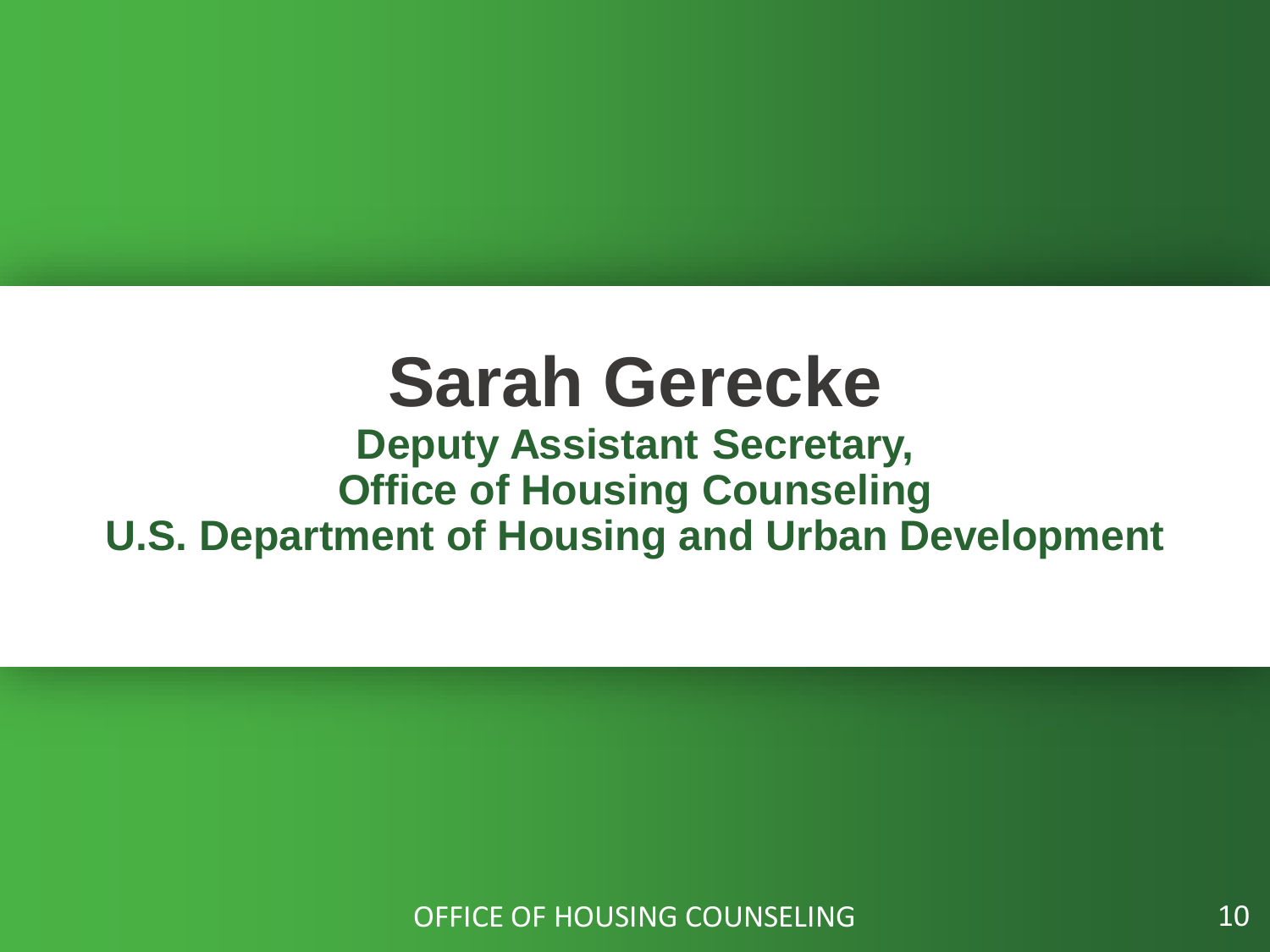### **National Housing Counseling Activity FY 17**



**Total Counseling Activity – 1,121,957 Clients**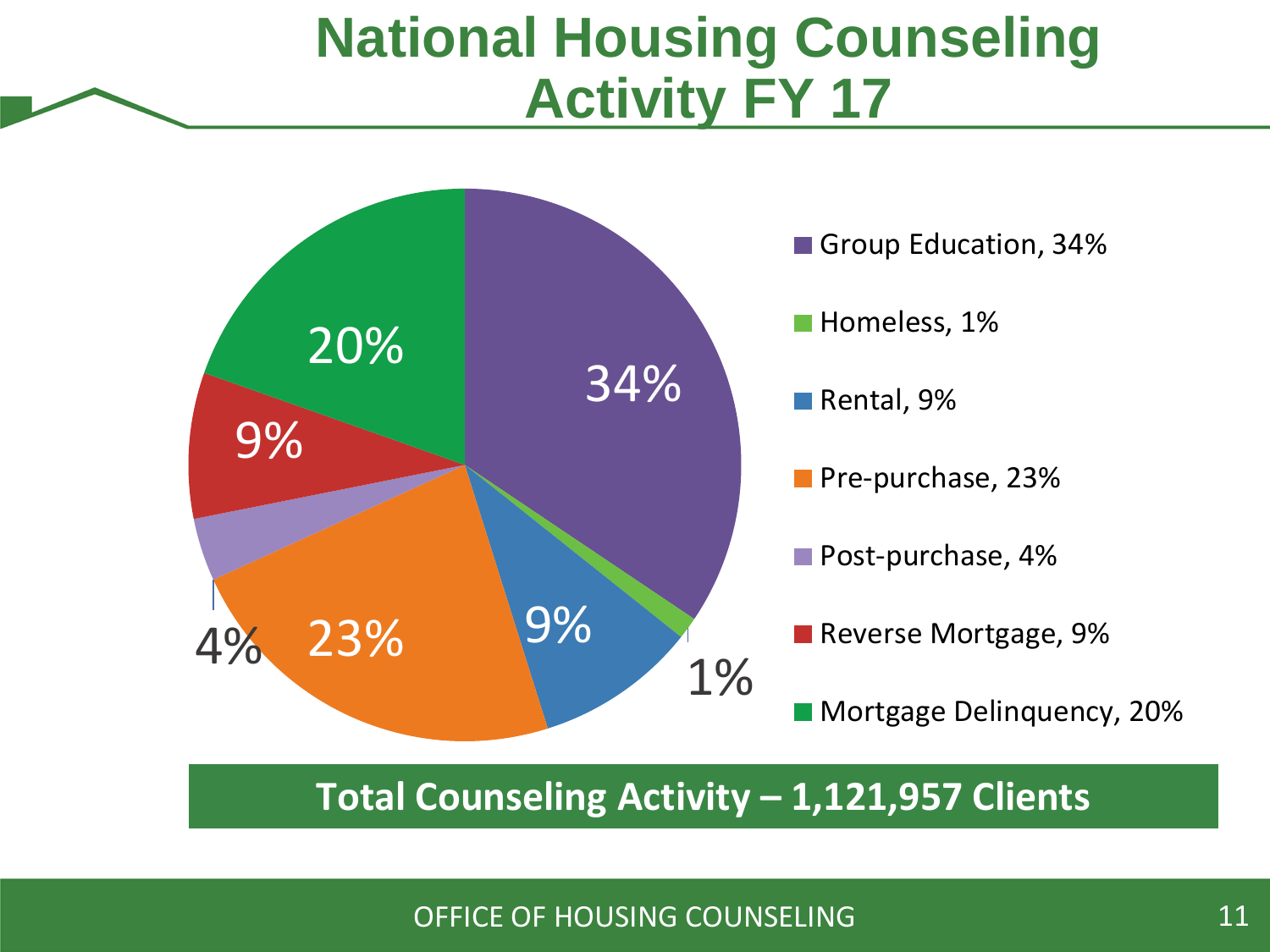## **The Impact of Housing Counseling Services (FY17)**

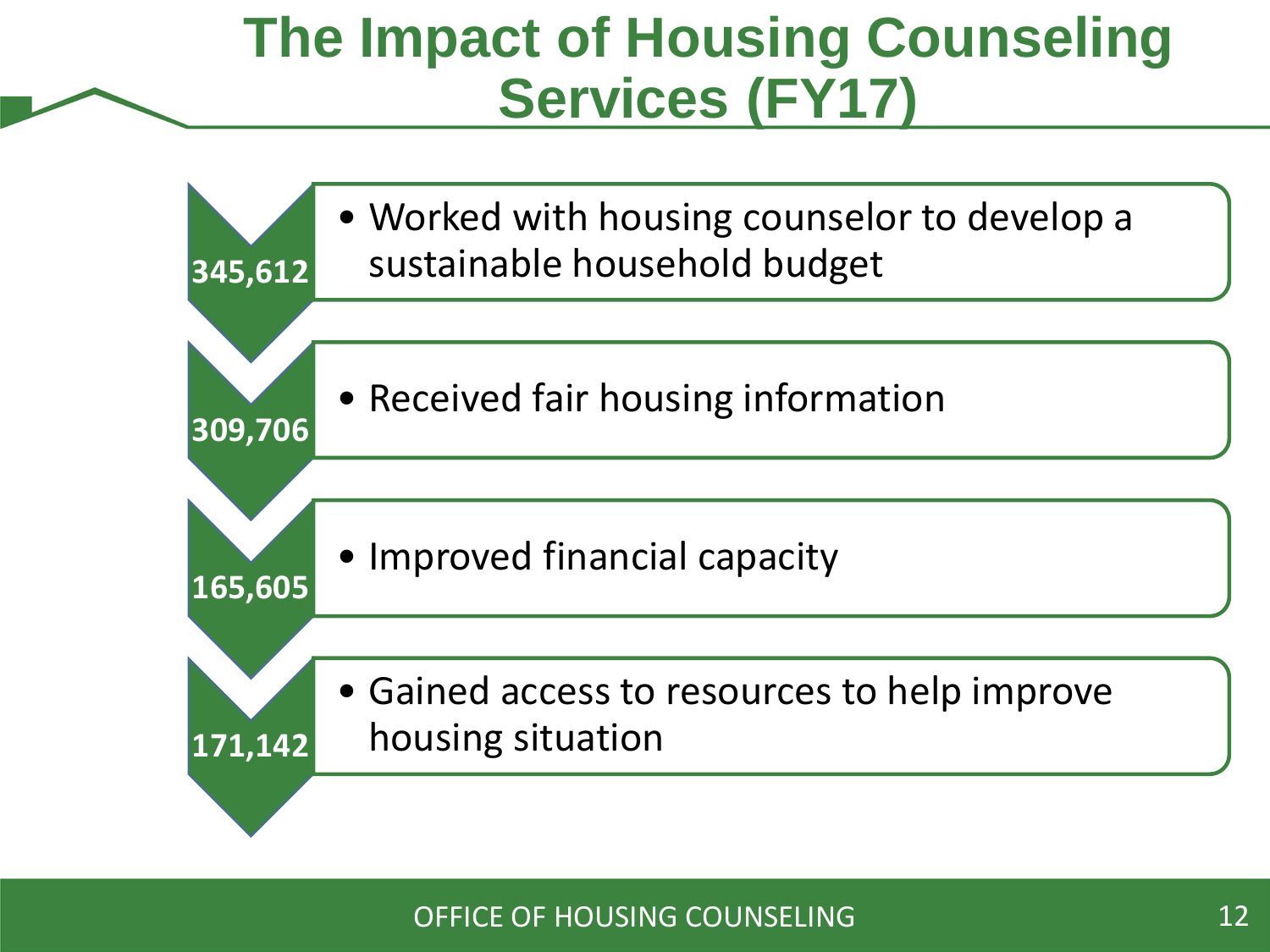## **Using Research and Metrics to Inform Program Decisions**

- Research and data allow us to
	- Understand who uses these resources and for what purpose
	- Evaluate unmet needs and service gaps
	- Demonstrate the impact of the program
	- Assess the benefits to clients from the program
- Overall, metrics and research enable more effective program management and service delivery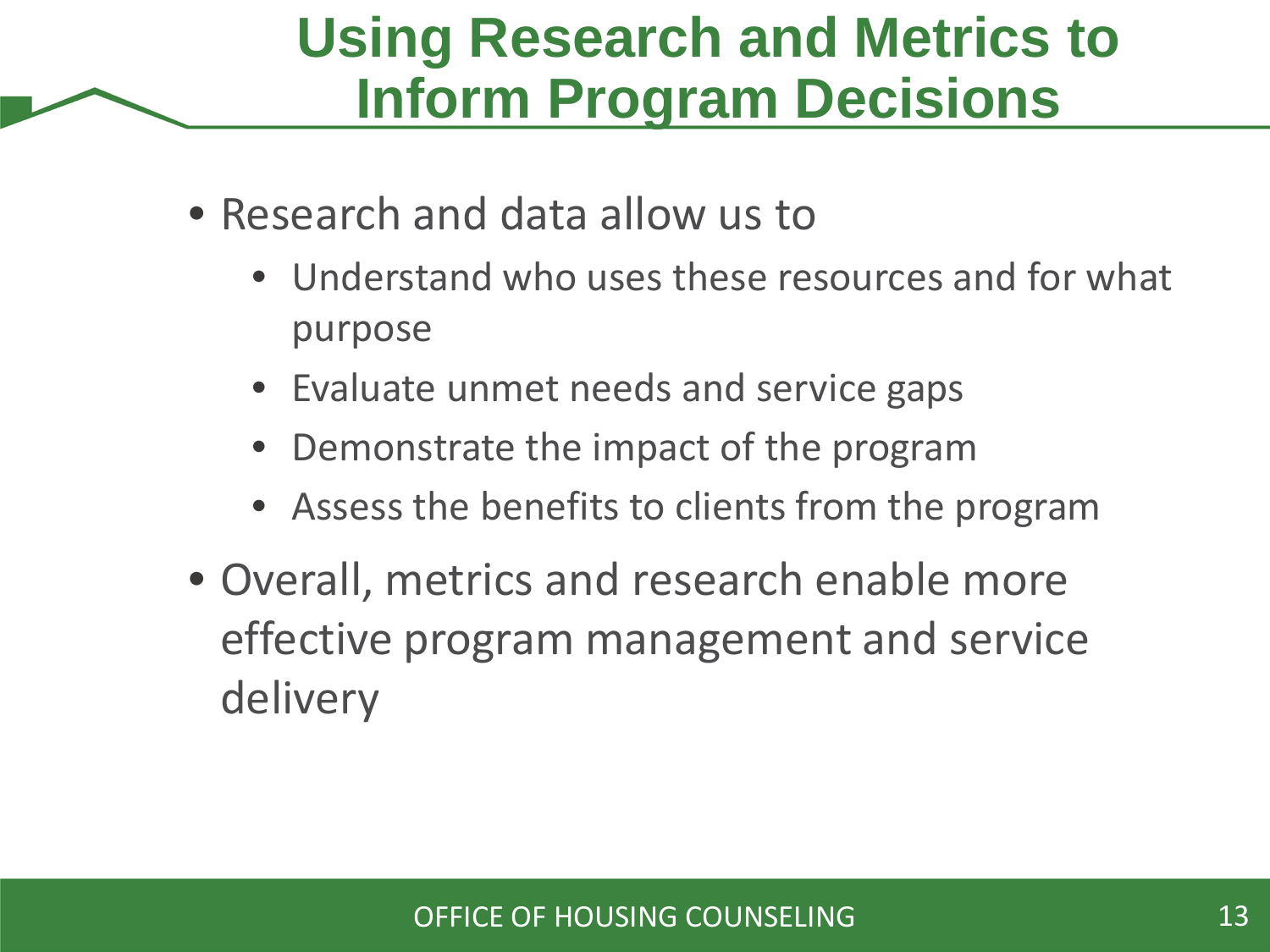## **Using Research and Metrics to Inform Program Decisions**

**Example:** Research shows initiation and completion rates for housing counseling services vary based on delivery mechanism

• Training added to encourage agencies to use a wider variety of methods to deliver counseling

**Example:** Currently the demand and funding for services is shifting from foreclosure prevention to prepurchase counseling

• Training may be required to ensure appropriate resources are available to meet this need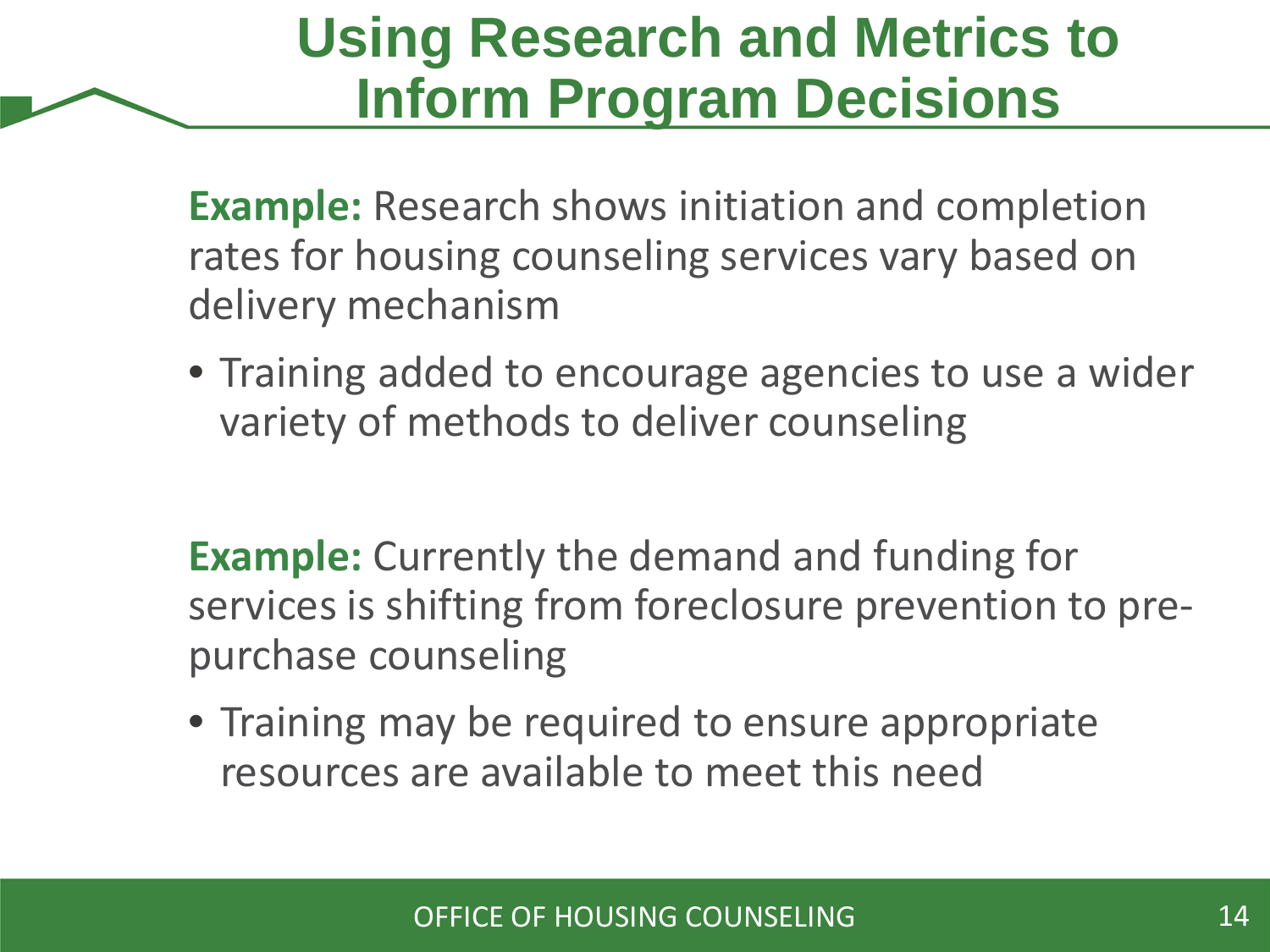## **Using Research and Metrics to Inform Program Decisions**

**Example:** Research suggests that there is a lack of awareness of the availability of counseling

- Selection bias research problem can be a program opportunity
- HUD has prioritized raising awareness and visibility efforts so that those who would benefit from program are aware of it



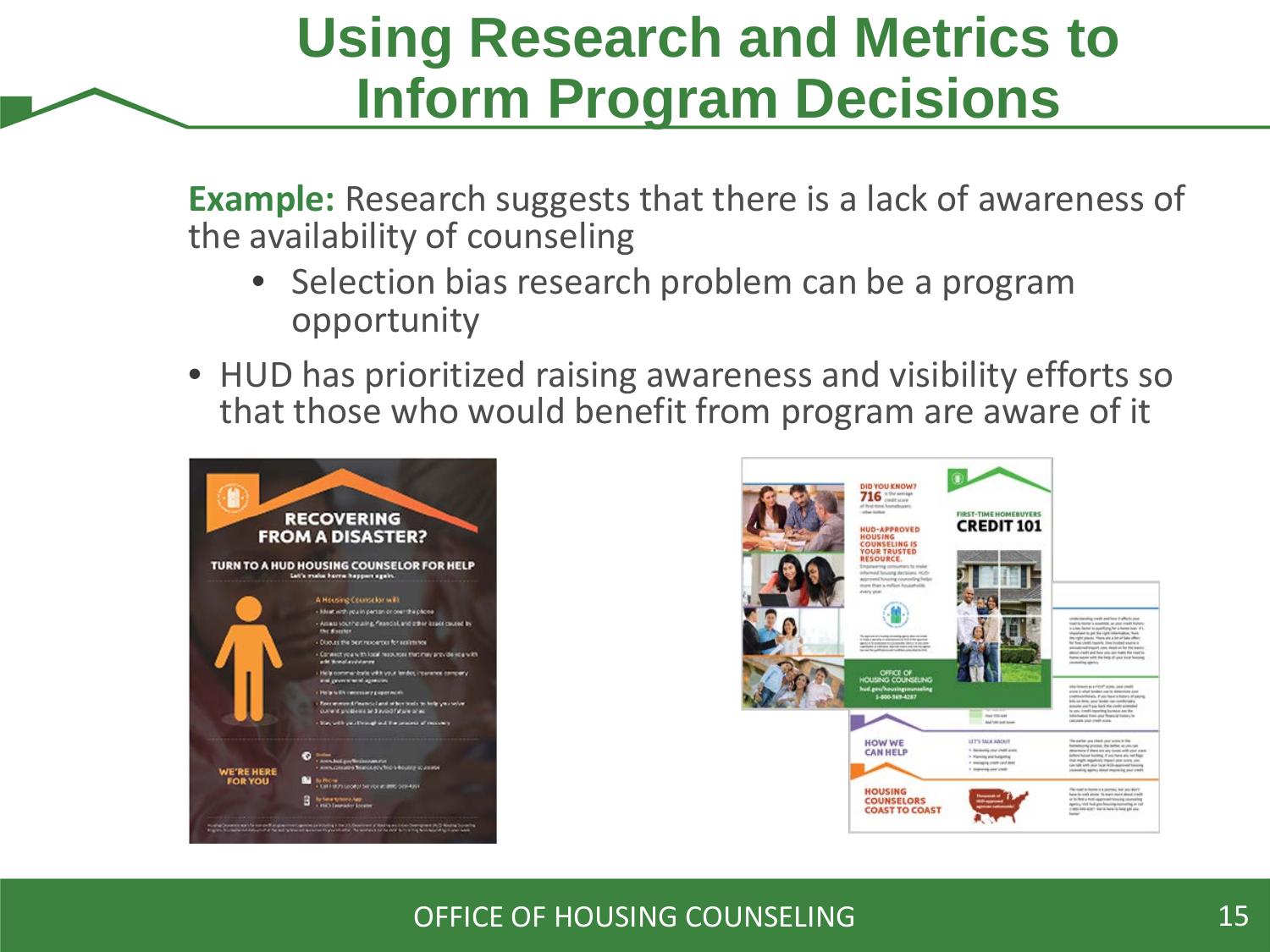## **Using Research and Metrics for Policy and Scale**

- HUD data elements mapped and adopted to meet mortgage industry standards (MISMO)
- Lending industry can now track housing counseling data
- HUD shares data and research with industry to encourage policies to support housing counseling in lending, renting, foreclosure prevention, and disaster recovery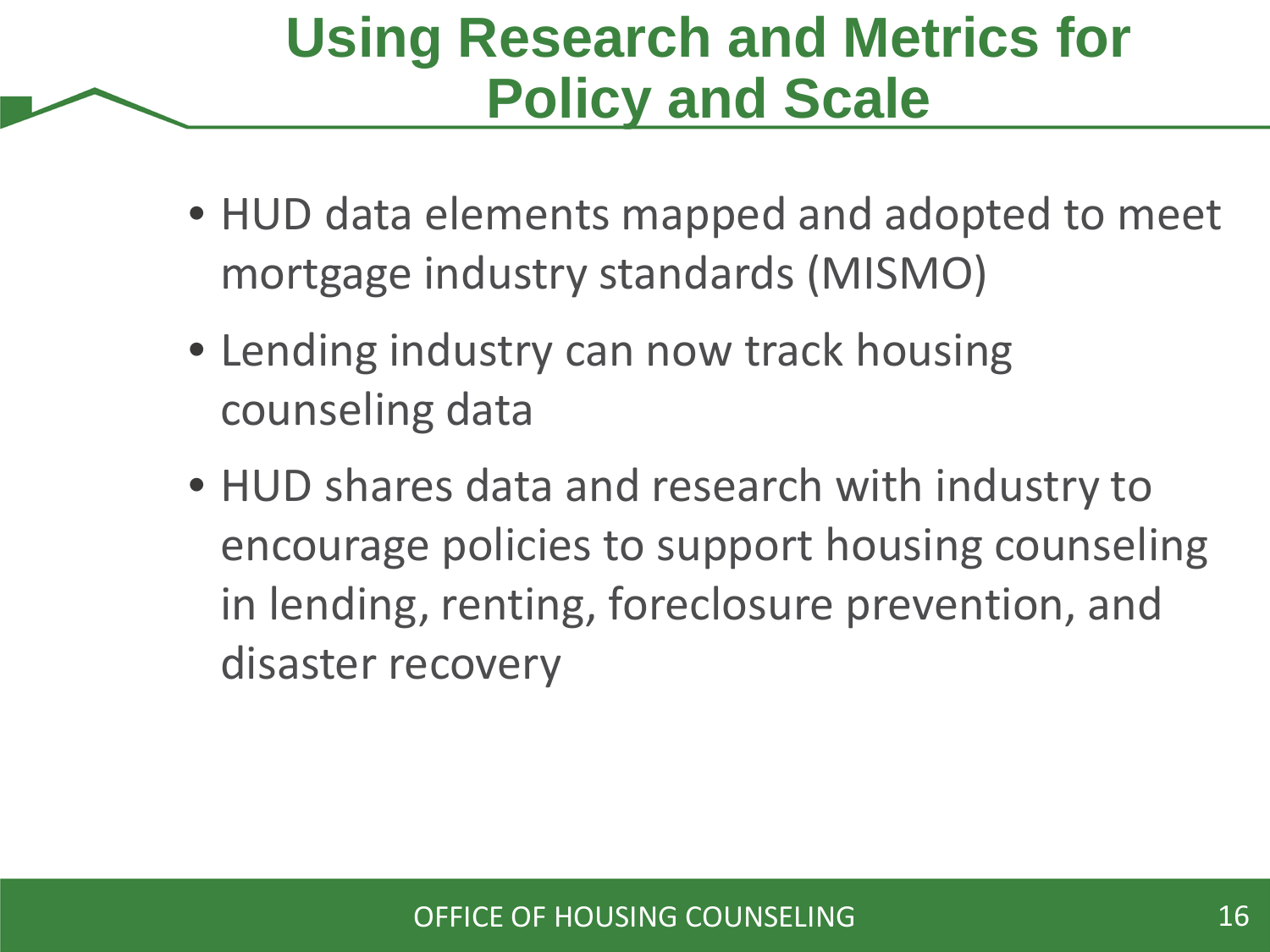## **For More Information About Housing Counseling**

- [www.hudexchange.info/programs/housing](http://www.hudexchange.info/programs/housing-counseling)counseling
- Send questions to [housing.counseling@hud.gov](mailto:housing.counseling@hud.gov)
- Or contact:
	- Dr. Marina L. Myhre, Office of Policy Development & Research
		- [Marina.L.Myhre@hud.gov](mailto:Marina.L.Myhre@hud.gov) or 202-402-5705
	- Sarah S. Gerecke, Office of Housing Counseling
		- [Sarah.S.Gerecke@hud.gov](mailto:Sarah.S.Gerecke@hud.gov) or 202-402-3453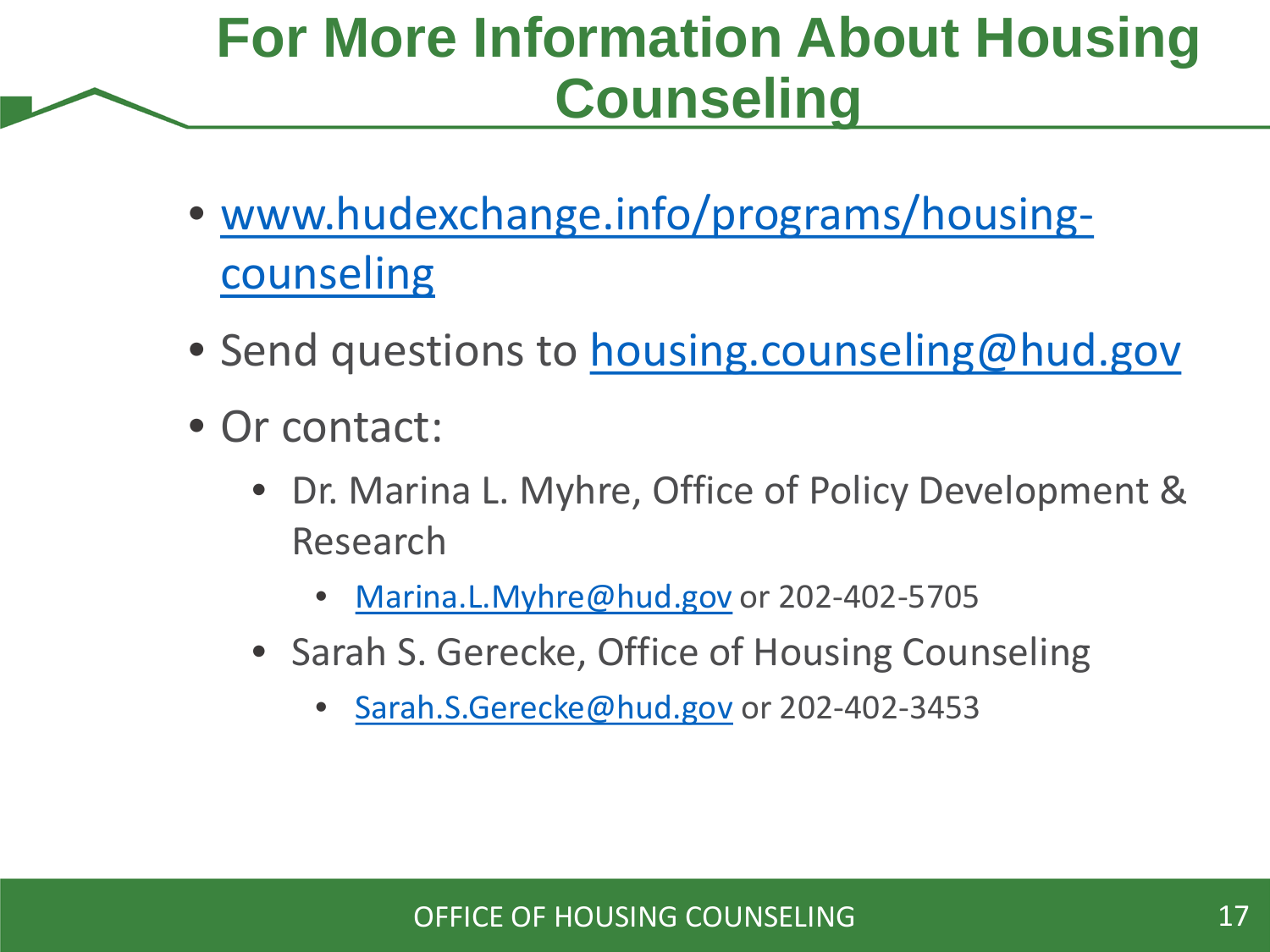### **Service Usage: Racial Demographics (FY 17)**

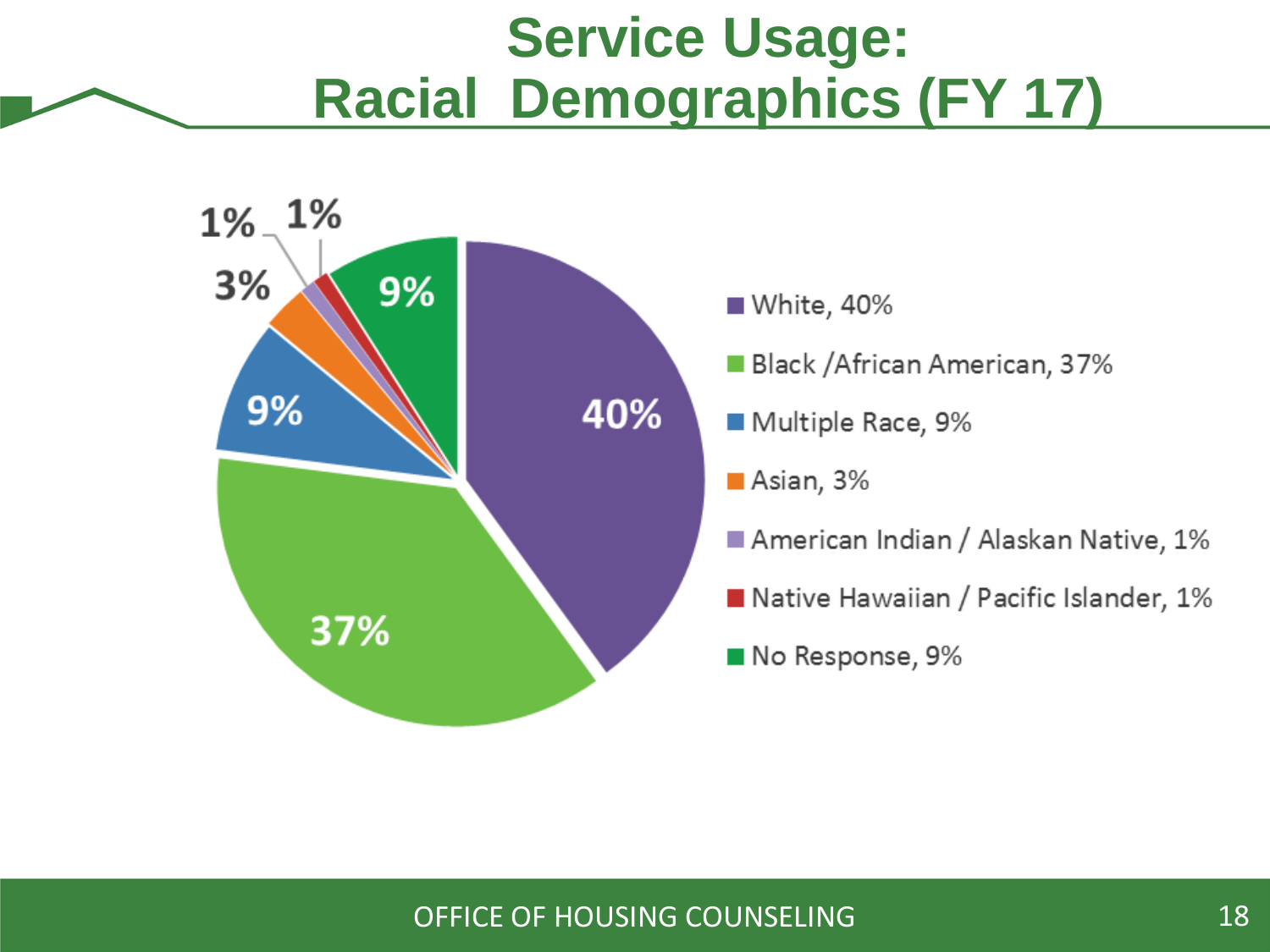### **Service Usage: Ethnicity Demographics (FY 17)**